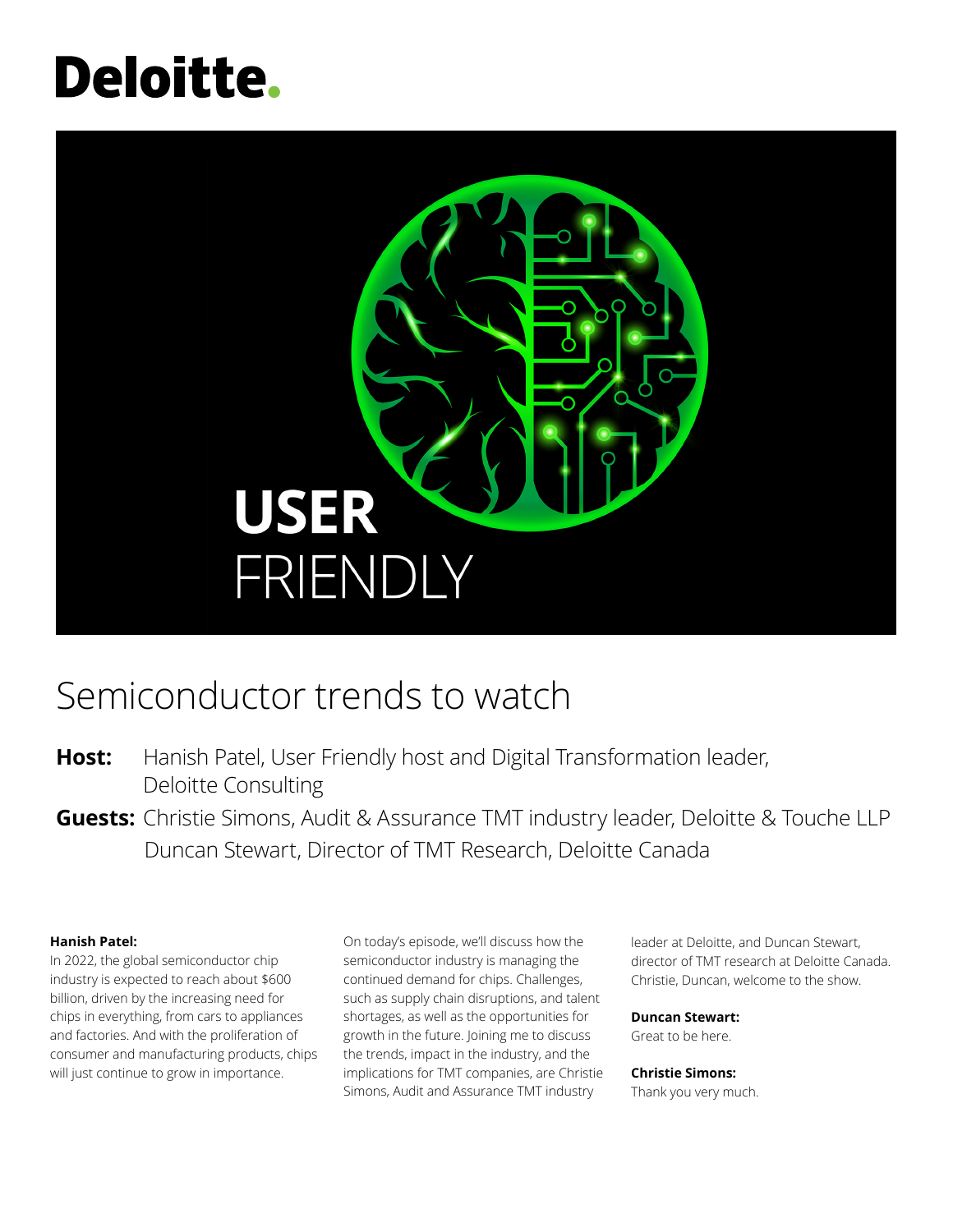#### **Hanish Patel:**

So let's just dive straight in. The chip shortage of 2020, and frankly 2021, really brought semiconductors to the fore and established their place as truly essential to so many parts of our lives. So I want to open up in a bit of a two-part question, if I may. And that being, firstly, Christie, can you explain why we're seeing this level of demand from consumers, companies, and governments? And then, Duncan, what is the impact this will have on the semiconductor industry?

# **Christie Simons:**

Sure, Hanish. Semiconductors, or chips, as we call them, really power every aspect of our lives, which is exasperated by COVID, as everyone migrated work and school into their home. And we saw that the demand for technology really resulted from that migration. I mean, one can look at your desk and your home, and imagine the number of chips that are within your environment. You think about your laptop, your phone, your printer, the car you drive, if you wear a smart watch. Many of the appliances in your home, the temperature gauges, remote controls, TVs, maybe even a new refrigerator or washer or dryer, and definitely the new digital sports equipment that you might have purchased during COVID.

All of these, quote, things really can't operate without a chip, or even multiples of chips. So, we've seen that chips have actually become even more important now, and probably will be over the next 20 years than what they've been in the last 20 years, as all of us as consumers really lust for more technology, and actually want technology to do even more, which is probably going to require even more chips being used in our devices, as well as creating chips that are even more efficient. So, that's really what's fueling the demand, and the, quote, shortage that we hear about in the news almost every day.

#### **Duncan Stewart:**

Just to chime in with what Christie said, this is really much more about demand than about supply. Normally, when we have a shortage of something, whether it's coffee or corn, it's because, oh, there was a drought, or the crop failed and there wasn't enough stuff there. It's not that everybody started drinking more coffee. The chip shortage of '21, '20, and maybe even 2022, looks like it's more on the side of crazy-high levels of demand.

As an example, you started off the podcast by saying that global industry is going to be about \$600 billion in 2022. That's up from \$400 billion in 2019. This industry is 50% larger than it was three years ago. So the industry is doing the best it can to keep up with hyper growth in demand. And that's actually being manifested in a rising percentage of GDP. When you take a look at the chip industry from where it was 30 years ago, every decade or so it keeps getting bigger and bigger as a percentage of global GDP.

# **Hanish Patel:**

Thinking about what you both said there, Christie, as you mentioned, the demand for the next 20 years versus what we saw in the last 20. And Duncan, as you've just highlighted, just that 50% growth, literally in the last three years. So if we think of it from that perspective, as demand for chips just continues to grow, what can companies, governments, and, frankly, the players in the semiconductor ecosystem do to meet that demand and actually help reduce the severity of future shortages like the ones we're experiencing right now?

# **Duncan Stewart:**

What an excellent question. I wish I had written a paper about—oh, wait, I did. So Deloitte actually published an article called, "The Five Fixes for the Semiconductor Chip Shortage," which I wrote with some

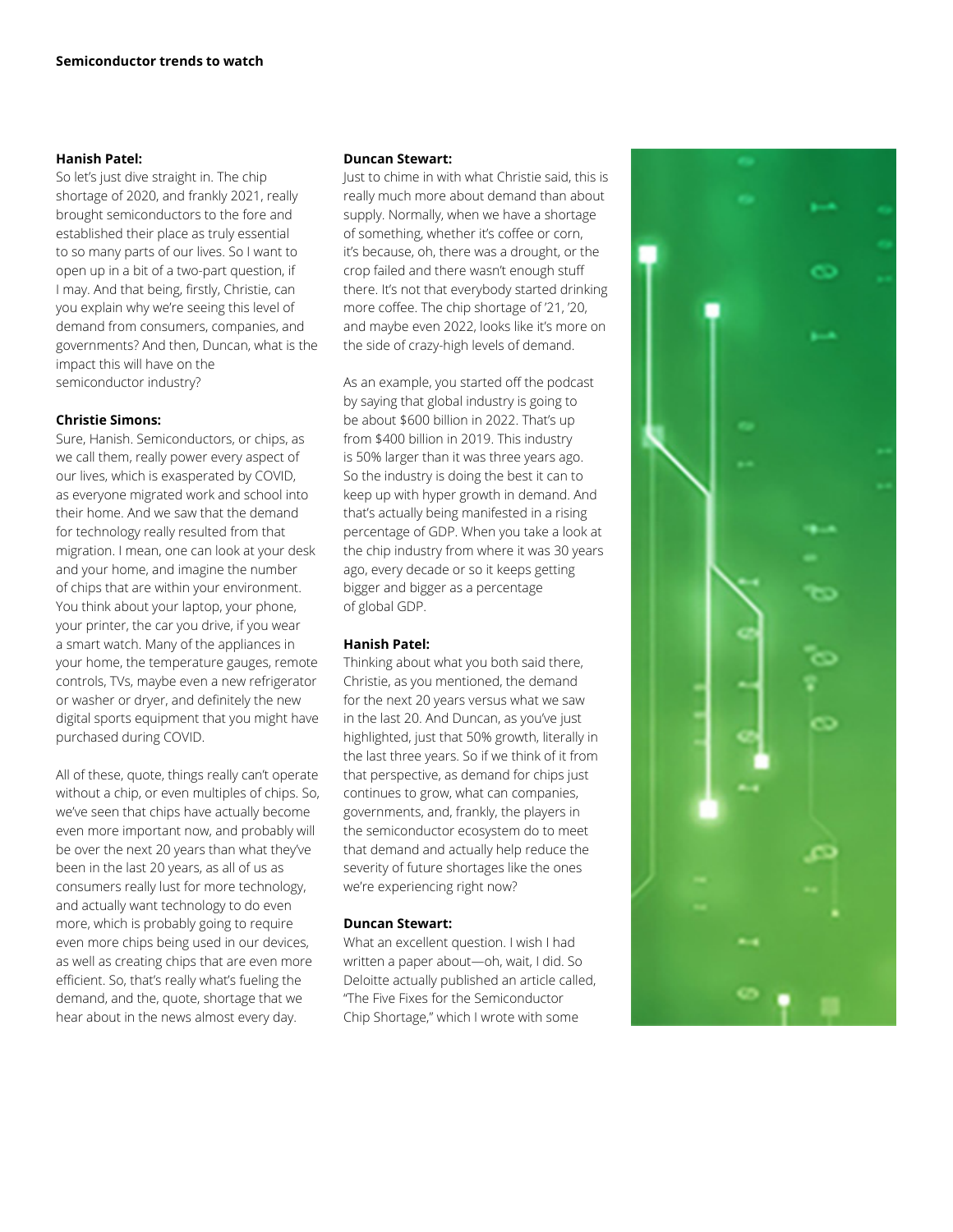colleagues. And we talk about five things that can be done, need to be done, are being done by chip makers, distributors, customers, and governments. The first one is building overall capacity around the world. That's going on, but that takes a couple of years and hundreds of billions of dollars.

The other thing though, and this is more new, is more local capacity. Historically, the chip industry has been highly concentrated in East Asia, and around the world, governments, companies, buyers are saying, "No, I want more chips built close to me." Now, that's growth in the US, but also in Europe, in mid East, in Singapore.

One of the other things that can happen is that the industry can perhaps focus a little less on just being lean. Instead of just trying to drive inventories and so forth as low as possible, maybe build in a little more buffer to the system. The other thing is what we call breaking the bullwhip. The bullwhip is this thing in the supply chain where a lack of transparency between layers of the different parts of the supply chain, that lack of visibility means that small perturbations end up being exaggerated by the end, so tiny little gaps in information sharing can lead to much bigger shortages.

The final thing that can happen is that companies, especially chip companies, can embark or accelerate digital transformation. I think Christie has some thoughts on that.

#### **Christie Simons:**

Yeah, that's right, Duncan. And digital transformation within semiconductor companies is happening currently, and it's going to continue to accelerate. And what do we mean by digital transformation? A lot of it is key operational transformation within manufacturing of these companies, or the IT organization, or other business functions, really figuring out how to do more with the

same resources, or even less, in order to stay cost competitive, in order to help with some of this demand and providing additional supply.

So we're seeing clients look even at new markets, and even new go-to-market strategies, to create new revenue models, as they think about how to meet some of this demand and some of these new offerings, and even providing something as a service and integrating solutions on a chip to do more in a smaller package, which is also real transformation of an industry that's really been around for 40 years or so.

We did partner with the global semiconductor association on a survey that noted that nearly three out of five chip companies have already begun their transformation journey, and yet over half of those are modifying their transformation process as they think about manufacturing, which is really in response to some of the changes that we've seen in the market during COVID, and also the increased competitive pressures.

#### **Hanish Patel:**

I want to dig in a bit more about what you've mentioned there, Christie. In terms of how they're on that transformation journey, and the changes that they're making, and no doubt that's going to require investment. That's going to require some change. And, Duncan, you mentioned about a POV, so I'm actually going to bring one up around a prediction that Deloitte actually put forward, that we put forward, that venture capital firms are globally going to be investing more than \$6 billion in the industry alone in 2022.

Do you see a big reason for that investment around that transformation? Or is there other focus, or efficiency, or all of the above that you're seeing where that investment's likely to go?

#### **Christie Simons:**

I love this new stat, as we think about venture capital investments and to start up semiconductor companies, because that is something that has really not happened in the last 20 years. And so, as we think about the transformation of the industry, what we're really seeing today is that venture capital investments into companies that are thinking about how to design better chips, chips that are more secure, that are faster, maybe more energy efficient. Also, the newer designs have new and existing chips.

As you think about how human beings are really engaging more and more with technology, there's going to be an increase in demand for the functionality of these chips. And we want our technology to do more, we want it to be more secure, we want it to move faster. So I think that's really what's going to fuel a lot of these start-up companies.

And these start-up companies are fabless semiconductor companies, which really focus on the design of the chips. They don't necessarily do the manufacturing of the chips, which is what you hear a lot about in the news today in some of the supply chain shortages. It's really pretty sophisticated technology and allows startups that typically have a lot more agility than some of the larger chip companies and can provide development of some of the niche applications, and some of the chip enhancements that I mentioned, they can provide that much more timely and more quickly than maybe some of the larger companies.

In addition, there's some new design architectures out there making it easier for start-up companies to design chips. And the risk five architecture, Duncan is very familiar with, so I'm just going to let him talk and give a little bit more description about this exciting new architecture that's out there.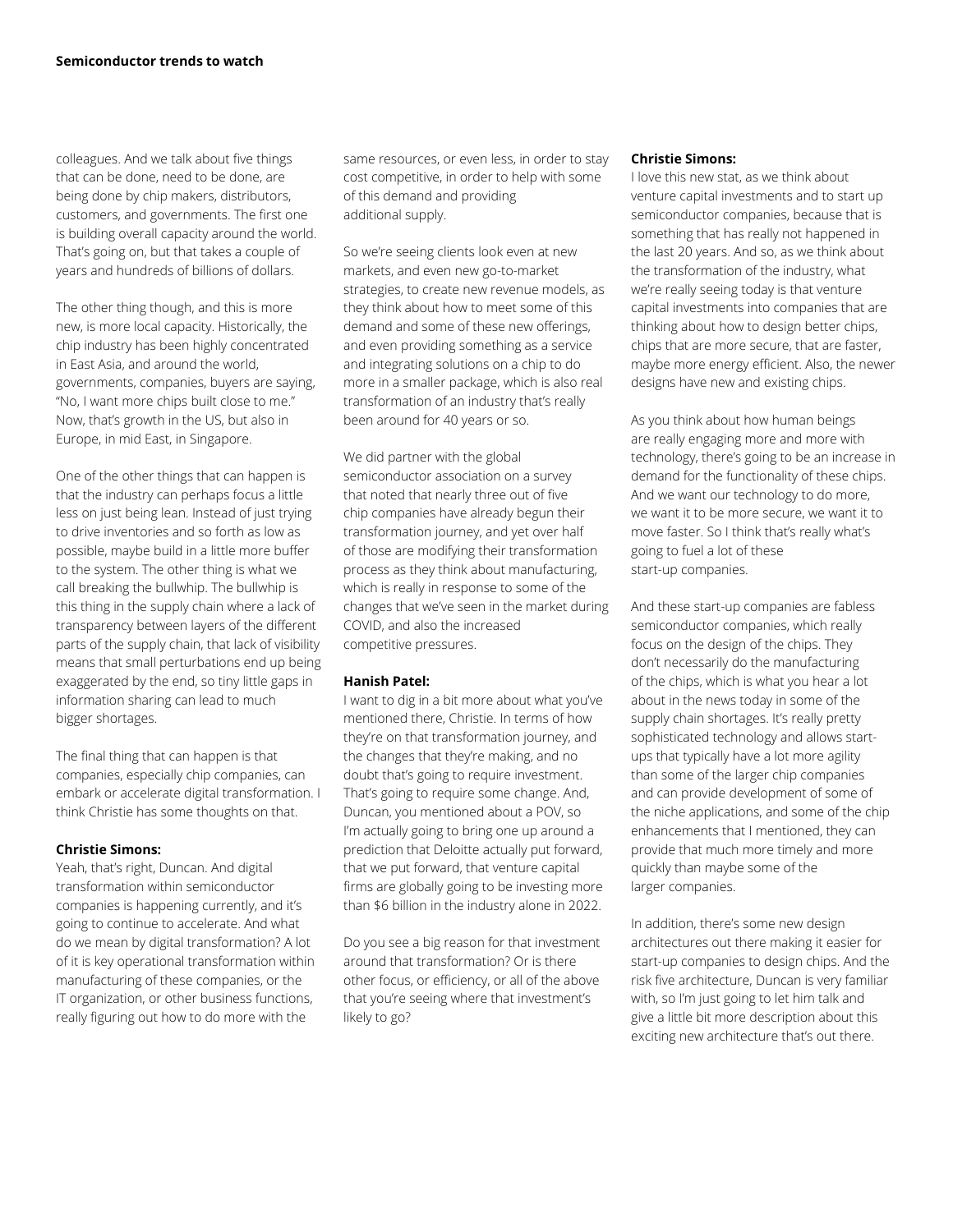#### **Hanish Patel:**

So actually, firstly, thank you for that. And, Duncan, before you jump in on that risk five, let's break that down for our listeners, if you could?

# **Duncan Stewart:**

So it's a board game you play, where you take over—no, it's not that one.

Risk five is an instruction set architecture or ISA. And people's eyes always glaze over at the second I say ISA. It's simple. Do you have a laptop? Do you walk by a data center? Inside there are a bunch of chips with processors that run on an instruction set architecture or ISA. And inside computers, or data centers, those are mainly the X86 ISA. Meanwhile, in our smart phones and tablets, and a lot of other smaller devices, we've got the arm ISA.

For both of those markets, those two ISAs, which are closed and proprietary and cost money, at the end of the day, most of the processors that people are going to run into run on one of those two. Risk five is a third open source ISA. It's been around for a few years, but it's really taking off now. A quarter of all new chip designs in 2020 actually were built on the risk five ISA. The number of cores, the dollar value, this is a market that's growing at well over 100% per year.

# **Hanish Patel:**

Brilliant. And thank you for that description around that. You both highlighted the significant growth and where it's going, and new architectures that are brought in. I want to pivot slightly in terms of what some of the impacts of that we're actually seeing in the industry. And certainly, one of the biggest challenges that I think just about every industry is facing right now is the talent shortage.

But despite this being a widespread concern, and rightly so, are there specific issues that are really impacting the US chip companies

when you think about all this growth, think about the incredible amount of demand that's being put on them, what are those specific issues? I'd love to dig into that. And, Christie, if you could discuss some of those, and how companies can maybe even help address some of those challenges that they're facing?

# **Christie Simons:**

Sure. Happy to share some thoughts. Obviously, the ongoing talent shortage has been made even more severe with the increased semiconductor manufacturing facilities that are being built in the US, that we hear about as well. Even in other countries that are outside of Taiwan, China, and South Korea, these new fabs that are being built are going to need thousands of experienced workers. And it's not going to be just the recent college grads, but those workers who've really got experience with complex manufacturing.

And what I find really interesting about this is that we've essentially come full circle. You think about 40 years ago when the semiconductor industry was started, the early manufacturing of these chips in the '80s was in the US, and then was moved to Asia to reduce cost and, along with it, the manufacturing talent has been developed in Asia for the last few decades. So, there's definitely going to be a need in the US for additional manufacturing talent capabilities.

Also, you think about competition for this talent from other technology companies, who are aggressively expanding in highgrowth areas like AI, Edge, Robotics, 5G, smart devices. All of these industries are adopting technology, which is also increasing the demand for much of the same technology pools.

What's interesting today about the demand for talent is the software skills that are going to be needed in order to program

and integrate some of these chips into the markets for electric vehicles, robotics, home automation, AI that I mentioned, and 5G, as well as a shift from fossil fuels to green energy. Some of that's going to further exasperate the shortage of labor and the needs.

Our TMT semiconductor outlook actually noted that revenue specific to EDA software is anticipated to double from \$10 billion in 2020, to almost \$19 billion by 2027. So, essentially, those software skills, as well as the manufacturing skills, are really going to fuel a demand for talent.

So, if we think about the demand for talent and the future of the workforce, companies can proactively engage with high schools, with junior colleges, universities, to advance the STEM program and to advance the STEM skills of graduates and bolster some of the innovation, as well as tapping directly into some of the international alliances and ecosystems that are out there.

The third thing to think about is just nurturing the talent with benefits and initiatives, foster greater collaboration between the core manufacturing, the technical abilities of the design, R&D that can cater to the hybrid work model. We see a lot of people who really want that hybrid work model and being able to work from home and work on site, but being able to adapt the industry to that work model is really important as well.

# **Hanish Patel:**

Thinking about what you said there about some of the, I'll call them opportunities, for these companies to evolve when they're considering the talent shortages and the focus around talent, and rightly so. And I think as they continue to become more agile and continue to meet demand, sustain their competitive advantage in the future, what are they specifically doing when it comes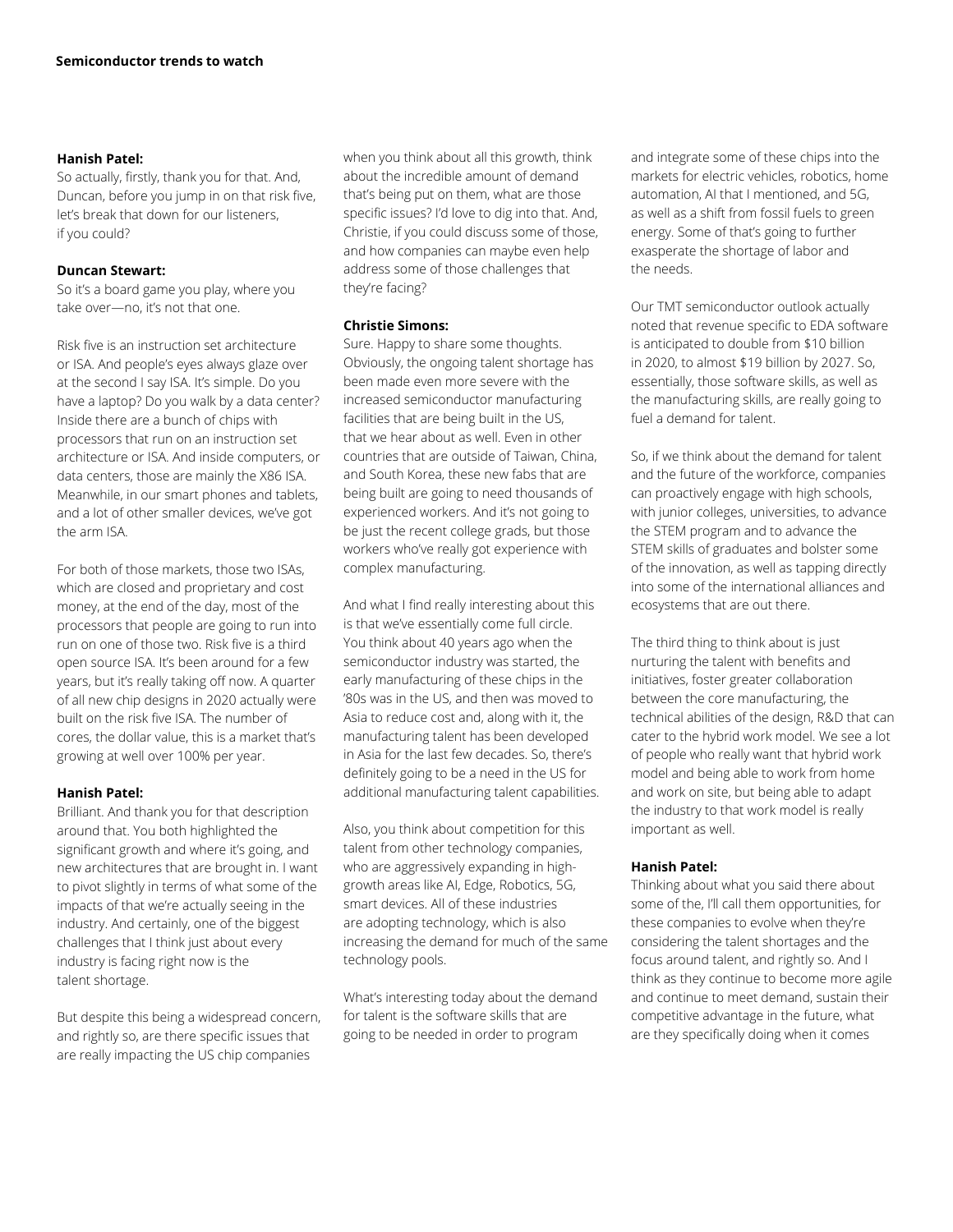to really increasing their commitment to environmental issues such as sustainability? And I ask that because earlier we talked about efficiency of the chip itself and you touched upon moving from say fossil fuels to green energy. So I'd love to get a sense of what they're doing, where they need to go, and specifically, Duncan, is the industry really meeting those expectations, or do they have a ways to go?

#### **Duncan Stewart:**

Well, I mean, it's always a journey. You can always do better. The industry needs to do better, is doing better, and is making significant gains. One of the problems is that about a year ago there was this article that was published that kind of went viral. And a lot of people quote this one at me, and they say, "Isn't the chip industry using an awful lot of power, and they're producing an awful lot of CO $_2$ ?"

And so what I did is, the major companies, the big three, actually disclosed in 2020 their annual CO $_{\textrm{\tiny{2}}}$  footprint. And I added up A and B and C, and it's 31 megatons. And oh my gosh, 31 megatons, let's shut them all down. We're destroying the planet. And then I looked up the global emissions for the year, and it's 36 gigatons. Which means that the three largest chip manufacturers in the world's combined carbon footprint is 0.09%. So not 9%, but 0.09%.

So, could the industry do better? Yes, and they are. However, I really think that, Christie talked about how chips are found at the heart of almost every product these days, for an industry that is growing as fast and is as important as the chip industry to be less than a tenth of 1% of the global  $CO<sub>2</sub>$ footprint, I think means that we really need to put their contributions to global climate change in the right perspective.

#### **Christie Simons:**

This is absolutely top of mind of a lot of these large semiconductor manufacturers. When you think that millions of gallons of water is actually used in semiconductor manufacturing, there's a focus that these large fab manufacturers need to innovate the actual manufacturing process, or the fab process, to reduce the amount of water usage and to also maybe even be able to recycle the water that is used.

And the same holds true for the energy that's used for the equipment to manufacture these chips. You highlighted a little bit, Duncan, about the CO<sub>2</sub> emissions because of the energy that's used for that. But I think, as they look at energy efficiency, as they look at the number of chips that are being used in devices, is there a way to put more systems and more software on a chip rather than have multiple chips in a device? Can a chip have more functionality, which also goes to the sustainability and the efficiency that can be done in the manufacturing process.

#### **Hanish Patel:**

So that answers the environmental side of it. Christie, from a social perspective, and let's specifically say diversity, equity, inclusion, is the industry making strides in the right direction?

#### **Christie Simons:**

Yes, I think they are. It's historically been a pretty male-dominated industry. But I think DE&I is a topic really for every industry and for every company. And it's not only important to increase gender diversity, but also racial diversity. So, we mentioned some of the STEM programs in high schools and colleges, and how important that is to not only get the future engineering talent that's going to be needed to fuel some of this

growth, but it's also going to increase the diversity of talent in the industry. When you think about the generation of millennials and Gen-Zs, stats would say that that's the most diverse generation in history. So, really to nurture and mentor and inspire that next generation to the semiconductor industry is going to be very, very important. But then also, mentoring and sponsoring women and people of diverse backgrounds that are currently in the industry to take on some leadership roles within these organizations is also going to be very important.

## **Hanish Patel:**

I want to anchor in on the innovation part. And you touched upon like say from a talent perspective, but also the design of chips, the manufacturing. And if I think of innovation, certainly I think about just what recently happened at the consumer electronics show, and unfortunately this is the second year in a row that I didn't make it. But certainly from a decade of visiting in prior years, I know there's a lot of innovation and a lot of tech on show that's really reliant on semiconductors.

And, Duncan, I remember seeing your summary of CES, so thank you for that, that was super insightful. I really felt I was there without being there. But for our listeners, any insights from this year's show, or indications on where you see the industry headed, based on what you saw at CES this year?

# **Duncan Stewart:**

So, let's start with the thing that you said, or that we've been actually talking about this entire conversation. Chips are at the heart of everything, so let's just start with that. Look, CES is all about chips if you think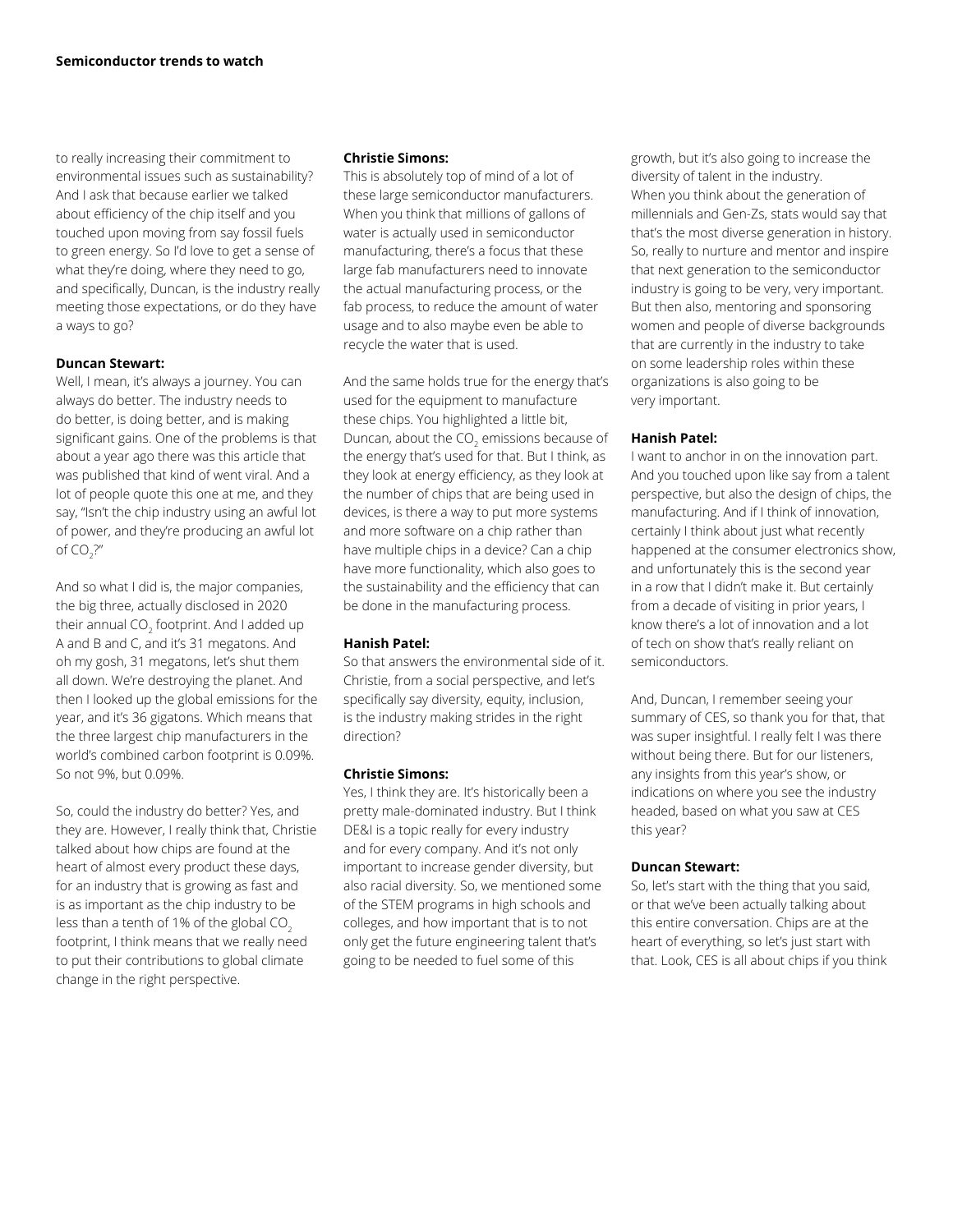about it at that level. Which kinds of chips for which end markets? Auto. Wow, did we see a lot of automotive technologies. Screens in cars, technology on the outside of cars, technology to make us safer. A big, big impact there on the whole automotive space.

People had been using the phrase for a few years now that cars are increasingly becoming smartphones on wheels. Well, it's kind of come true in 2022. Hundreds of dollars of chips in cars, on average, and in higher value cars, probably thousands of dollars of chips. More and more screens, smarter screens, curved screens, lots of semiconductor technology behind that.

But the one that jumped out at me was health care. We actually have a prediction in our 2022 TMT predictions around wearable devices. These are smart watches and smart patches. Not counting how many breaths you take or how many steps you take in a day, but diagnosing very, very serious medical conditions like atrial fibrillation, blood glucose, blood oxygenation, blood pressure. We're seeing 320 million of those devices, and we saw that at CES for the first time ever, a major health care company gave one of the keynotes. So those were sort of the chip highlights for CES for me this year.

#### **Hanish Patel:**

Firstly, thank you for that. And you know, I could absolutely geek out at CES, so we could probably do multiple episodes on this. But, to contain myself, I'm going to try and close out the episode with a question to the both of you. And what I really want to know is, what excites you the most about the future when we think about the semiconductor industry, and chips, and the future of what it looks like?

#### **Christie Simons:**

I actually am pretty excited about the semiconductor industry and where it is. I've been playing in this market at Deloitte for almost 30 years now, and it's now cool to be in semiconductor.

I think the chip shortage has really increased the visibility of the semiconductor industry overall. When people aren't able to get the

devices that they want because one or two chips isn't available. I mean, we saw that with automakers, right? Cars are in a supply shortage, and it's because the number of chips. You talked about it, Duncan, at CES. The number of chips that are going to be used in cars now, if you're missing one or two, you can't ship the car, you can't get it off the assembly line.

And so, that has really increased the visibility, I think, of the importance of chips to our economy. I've heard it said that semiconductors are the new oil in the digital age, as semiconductors become more critical to really fueling our economy with technology. So that's really what excites me about the future, there's just a lot of opportunity here. There's a lot of excitement. There's going to be a lot of new products, because of the semiconductor industry. So I just find that it's going to be a really exciting time for years to come.

#### **Duncan Stewart:**

So, Hanish, you said you wanted to geek out. Your wish is my command.

#### **Hanish Patel:**

Let's do it.

## **Christie Simons:**

We can all geek out.

#### **Duncan Stewart:**

One of the coolest things that's happening right about now, and I'm going to be writing a prediction about this for 2023—historically, the chips that have been in space, that are up there in satellites and on spacecraft, have been very, very limited in capacity because of the harsh environment in space, the average computer that's on a spacecraft these days is about as powerful as a 1970s pocket calculator. I exaggerate, but only slightly. In the last little while, there has been remarkable progress at creating spacebased computers that can actually do the processing hundreds of kilometers, or thousands of kilometers up. Why does this matter? Because that is what we call edge processing, and it will be edge processing at the edge of space. And by doing that, you can enable all kinds of amazing functionality.

By doing the processing up there, you don't need to capture the data, send it down to earth and then back. Instead you can do the analysis and the machine learning and the AI, all of that rocket science, if you will, at the edge of space.

And I think this is just—it's so new, we really don't know how important it's going to be. But I think it's one of the most exciting things that I've seen in the chip industry in the last year or two.

#### **Hanish Patel:**

Wow. I love that. Calculations in space. I mean, just to kind of summarize it out, and I think you put it really nicely as well, the both of you, in terms of an industry that's 40 strong years, right? And for those who have been close to it, it has been a cool industry. But, Christie, you said it, it's become seriously cool now in terms of what it can achieve and what the future looks like, and you articulated there, Duncan, about space calculations.

And I think it's, as we said at the top, it has really brought everything to the fore for us all, with the increase in the demand, and the sheer demand that's going to continue to grow. This is definitely an industry to watch and observe, and see how it continues to evolve to make things faster, and make things more energy efficient, to frankly meet the demands that we all have as consumers for all these devices, for the products, across manufacturing, across appliances, and just personal consumption.

A phenomenal discussion. Thank you both for coming on and helping our listeners better understand what's going on in the industry, some of the challenges, and what the future really looks like. So, I want to thank the both of you, Christie and Duncan, for joining me today. And until next time, happy listening.

#### **Christie Simons:**

Thank you very much.

#### **Duncan Stewart:**

Thank you.